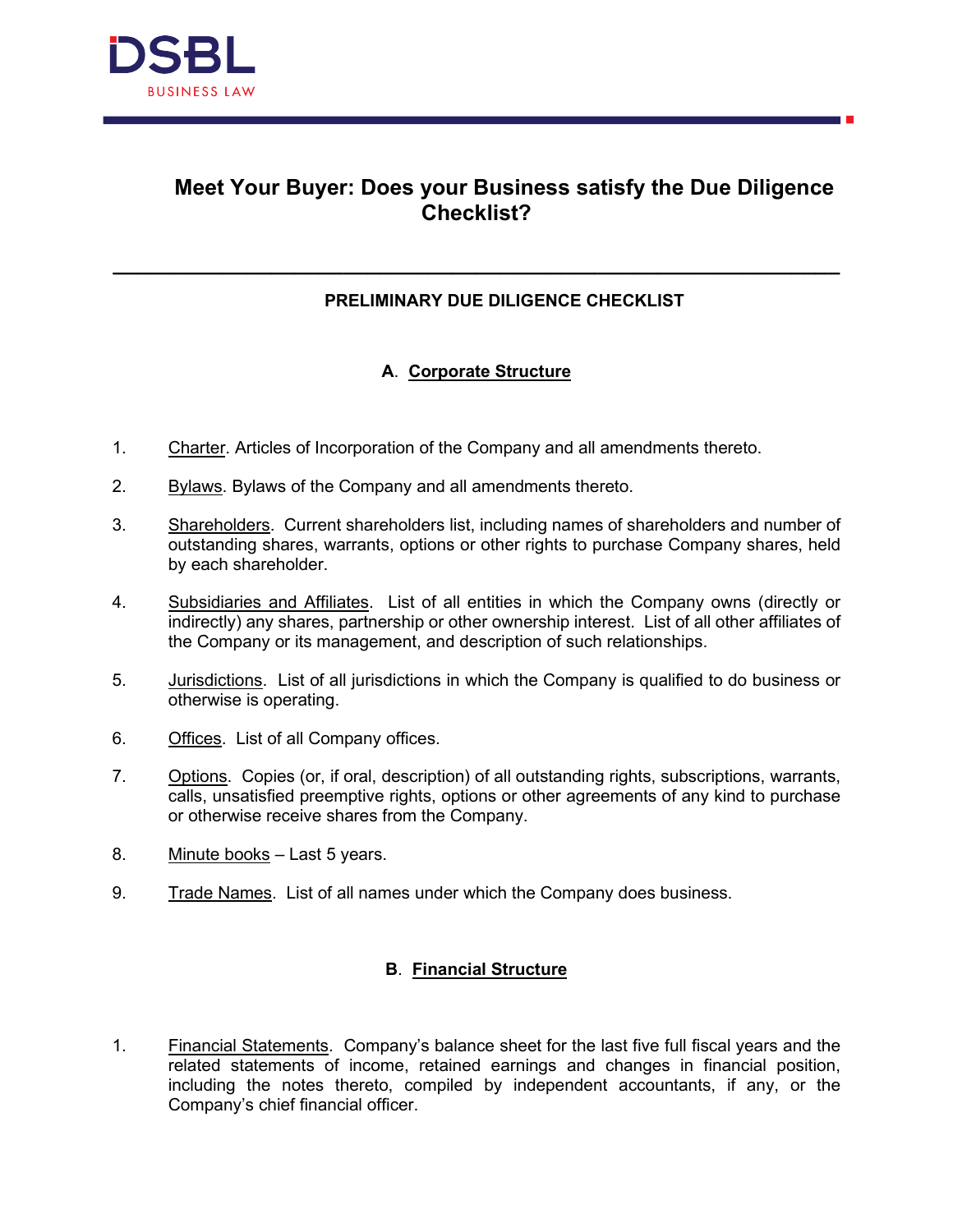- 2. Interim Financials. The unaudited balance sheet, including the footnotes thereto, of the Company for each fiscal quarter since the end of the last full fiscal year.
- 3. Tax Returns. Copies of all tax returns filed by the Company during the last five full fiscal years.
- 4. Tax Audits. List of all ongoing tax audits.
- 5. Tax Deficiencies. List of all deficiencies or additions to tax, interest, and penalties that have been made or proposed, and the amounts of any payments made by the Company with respect to any tax audit within the last three years.
- 6. Tax Elections. List of all tax elections that are in effect for the last full fiscal year and the current fiscal year.
- 7. Tax Extensions. List of all extensions of time granted to the Company for the assessment of tax deficiencies.
- 8. Tax Liens. List and copies of all liens on properties or assets of the Company imposed as a result of the delinquent payment or nonpayment of any tax or other governmental charge.
- 9. Tax Assessments. List of all unpaid assessments for additional taxes.
- 10. Accounts Receivable. List of receivables as of a current date, including an age analysis.
- 11. Accounts Receivable Collectibility. An analysis of doubtful accounts.
- 12. Customers. List of customers, including the number of sales and volume by year, for the past five years.
- 13. Work in Process. List of work now being performed by the Company, including: customer's name, copy of any applicable written contract/order, schedule for completion of the work/delivery, accounting of billings, payments and estimated dates and amounts of future billings, a statement of any complaint received or dispute known or anticipated with respect to the customer whether limited to this particular contract/order or not, and name of responsible party for both the Company and the customer.
- 14. Promotional Work. List of work now being done which is of a promotional or business development nature. Where applicable, indicate the name of the potential customer, contract or project description, amount of money already expended, and anticipated total cost of remaining work.
- 15. Indebtedness. List and description of all indebtedness and other financing arrangements of the Company, including without limitation any guarantees concerning indebtedness provided by the Company.
- 16. Contract/Order Execution. Describe any formal practices of the Company in monitoring prospective contracts/sales and execution of awarded contracts/approved orders.
- 17. Contracts/Orders in Process of Negotiation. List of prospective contracts/orders on which work has not been started, but which are in the process of negotiation. Where appropriate, indicate the name of the customer, contract/order description, and anticipated total fees.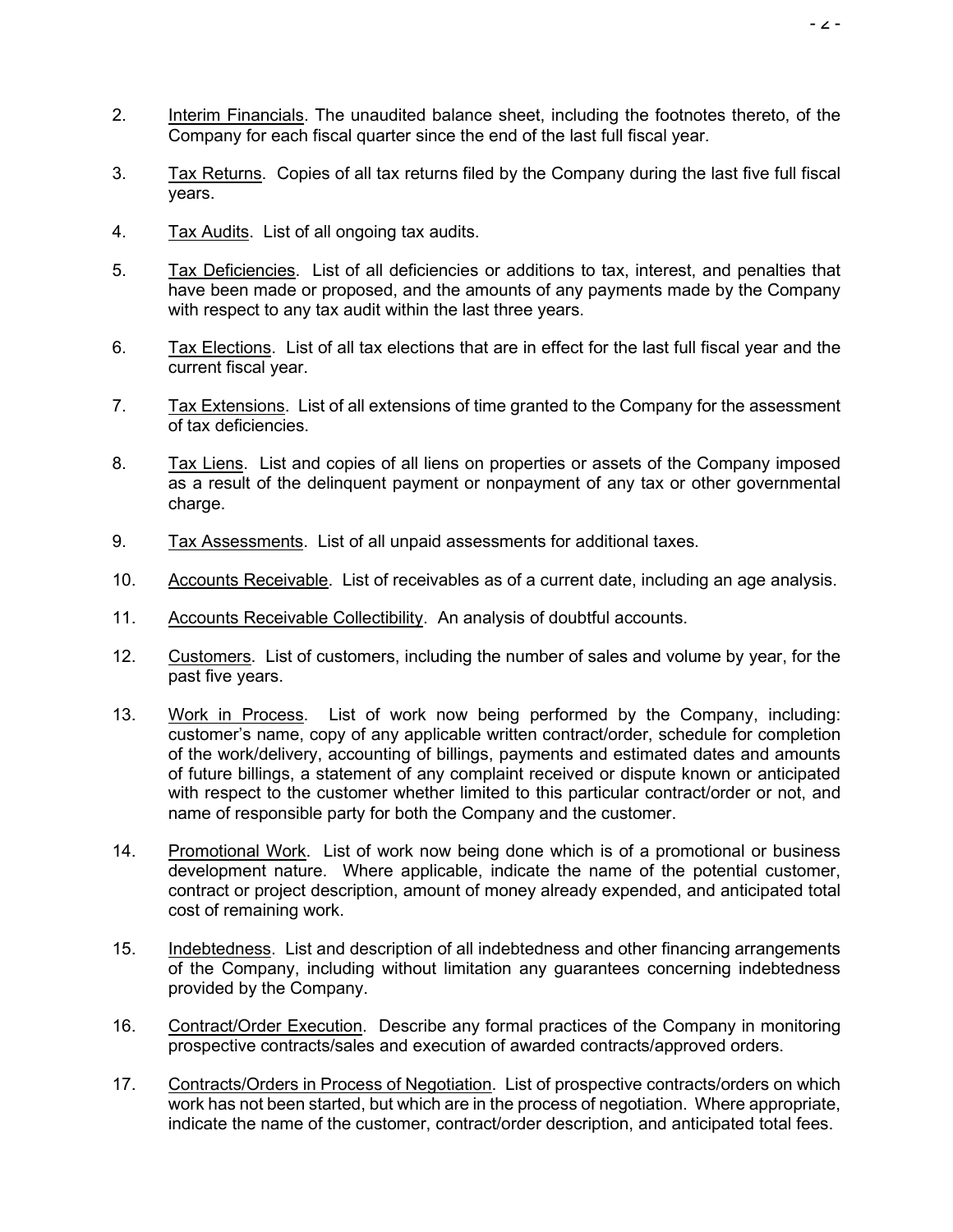- 18. Profitability Analysis. List of completed sales for the past five years, including customer name, contract/order description and total amount received.
- 19. Profitability Analysis on Work in Process. List of orders now in together with an estimate of profit or loss on the job when it is completed/delivered.
- 20. Volume Analysis. List of volume by product type and total amount earned for the past three years.
- 21. Accounting Method. Does the Company use cash or accrual accounting?
- 22. Bad Debt Reserve. Does the Company maintain a bad debt reserve? If ves. what amount? What has been the Company's bad debt loss ratio during the past three years?
- 23. Assets. Are all fixed assets recorded at cost? If no, what method is used?
- 24. Business Plans. Copies of all written business plans, budgets and projections, and all written comparisons of actual results of operations and plans, budgets and projections, for the Company prepared during the last three years.

#### **C**. **Compliance with Laws**

- 1. Permits. List and copies of all licenses, permits, orders or approvals of, and all required registrations made with, any governmental or regulatory body that are material to or necessary for the Company's business (collectively, "**Permits**").
- 2. Permit Violations. List and copies of all violations with respect to any Permit and any proceedings, pending or threatened, to revoke or limit any Permit.
- 3. Legislation. List of any current or proposed legislation of which the Company is aware which has or may have a materially adverse effect on the business of the Company.
- 4. Judgments and Settlements. List and copies of all judgments, injunctions, awards or decrees against the Company. List and copies of all agreements to settle or compromise any proceeding pending or threatened against the Company.
- 5. Litigation. List and description (including, if applicable, a description of any insurance protection) of all legal, administrative or arbitral proceedings, pending or threatened, involving the Company or any of its properties or assets. Include the magnitude of the Company's liability (or damages sought by the Company) in each instance.
- 6. Indemnification. List, copies and description (including, if applicable, a description of any insurance protection) of all legal, administrative or arbitral proceedings, pending or threatened, against any director or officers of the Company which may give rise to a claim against the Company for indemnification of such director or officer. Include the magnitude of the Company's liability in each instance.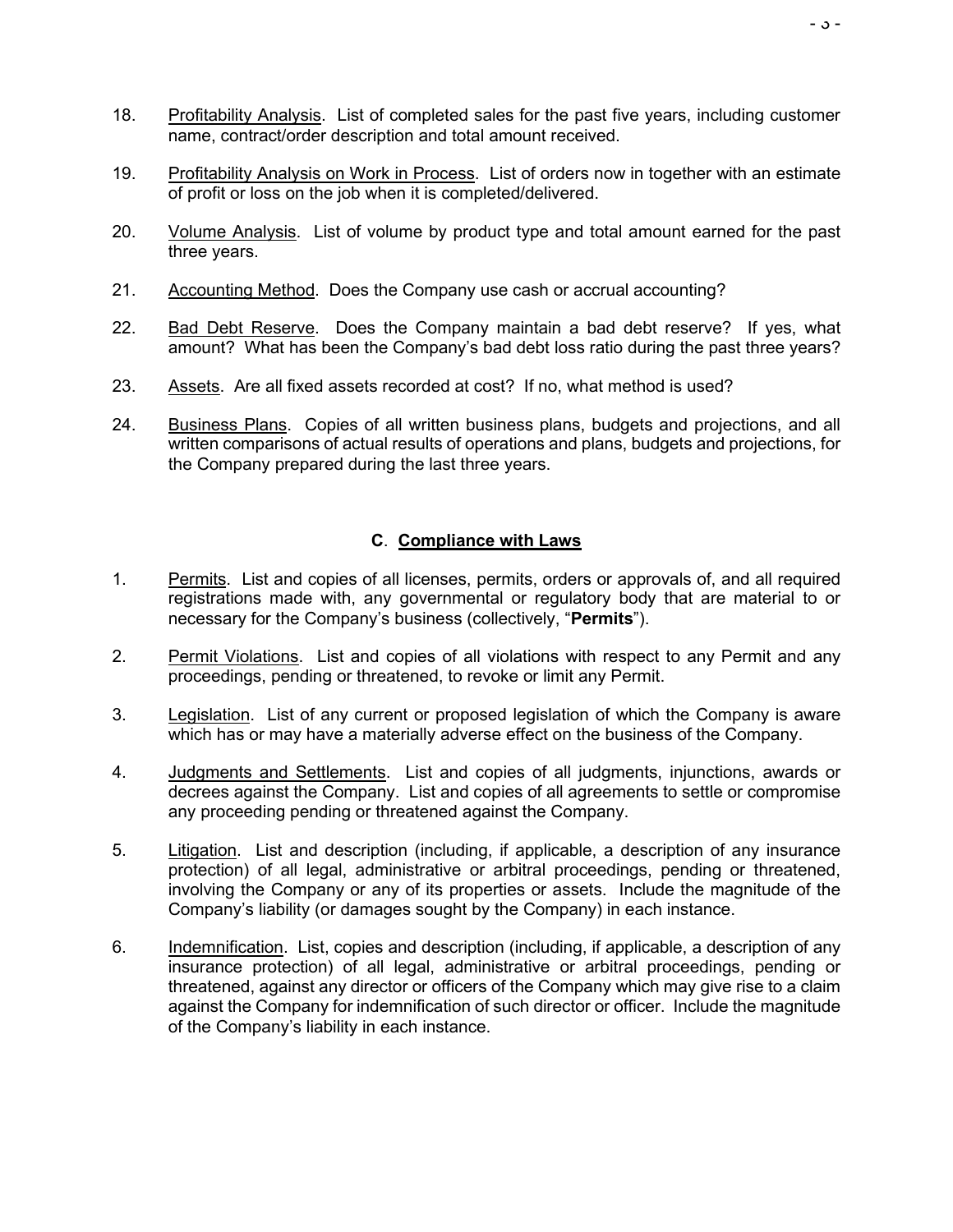### **D**. **Operations**

1. Contracts. Please provide copies (or, if oral, a summary) of the following list of Contracts. As used herein, "Contracts" means contracts, commitments, agreements, understandings, plans, leases, instruments, policies, permits, licenses or other binding arrangements or ongoing negotiations to which the Company is a party or by which its assets or properties are bound:

a. Contracts with any current or former officer, director, shareholder, employee, or consultant (or with any entity in which any of the foregoing is a controlling person). This should include loan agreements, confidentiality and non-compete agreements, shareholder agreements, employment agreements, joint ventures, leases, or any other agreement to which the Company and any officer, director, shareholder, employee or consultant are parties.

b. Contracts with any labor union or association representing any employee.

c. Contracts for the sale of assets of the Company other than in the ordinary course of business.

d. Joint venture Contracts.

e. Contracts under which the Company agrees to indemnify any party or to share the tax liability of any party.

f. Contracts that can be cancelled without liability, premium or penalty only on ninety days' or more notice.

g. Contracts with customers, distributors or suppliers.

h. Contracts containing (a) covenants of the Company not to compete in any line of business or with any person in any geographical area or (b) covenants of any person not to compete with the Company in any line of business or in any geographical area.

i. Contracts relating to the acquisition by the Company of any operating business or the capital stock of any entity.

j. Contracts relating to the borrowing of money.

k. Contracts that in any way restrict or may restrict any sale, transfer, assignment or other

disposition of the assets of the Company

l. Any Contract under which a default or breach has occurred or is claimed to have occurred

m. Any other Contracts, whether or not made in the ordinary course of business, pursuant to which payments in excess of \$10,000 may be expected to be made or received after the completion of this acquisition.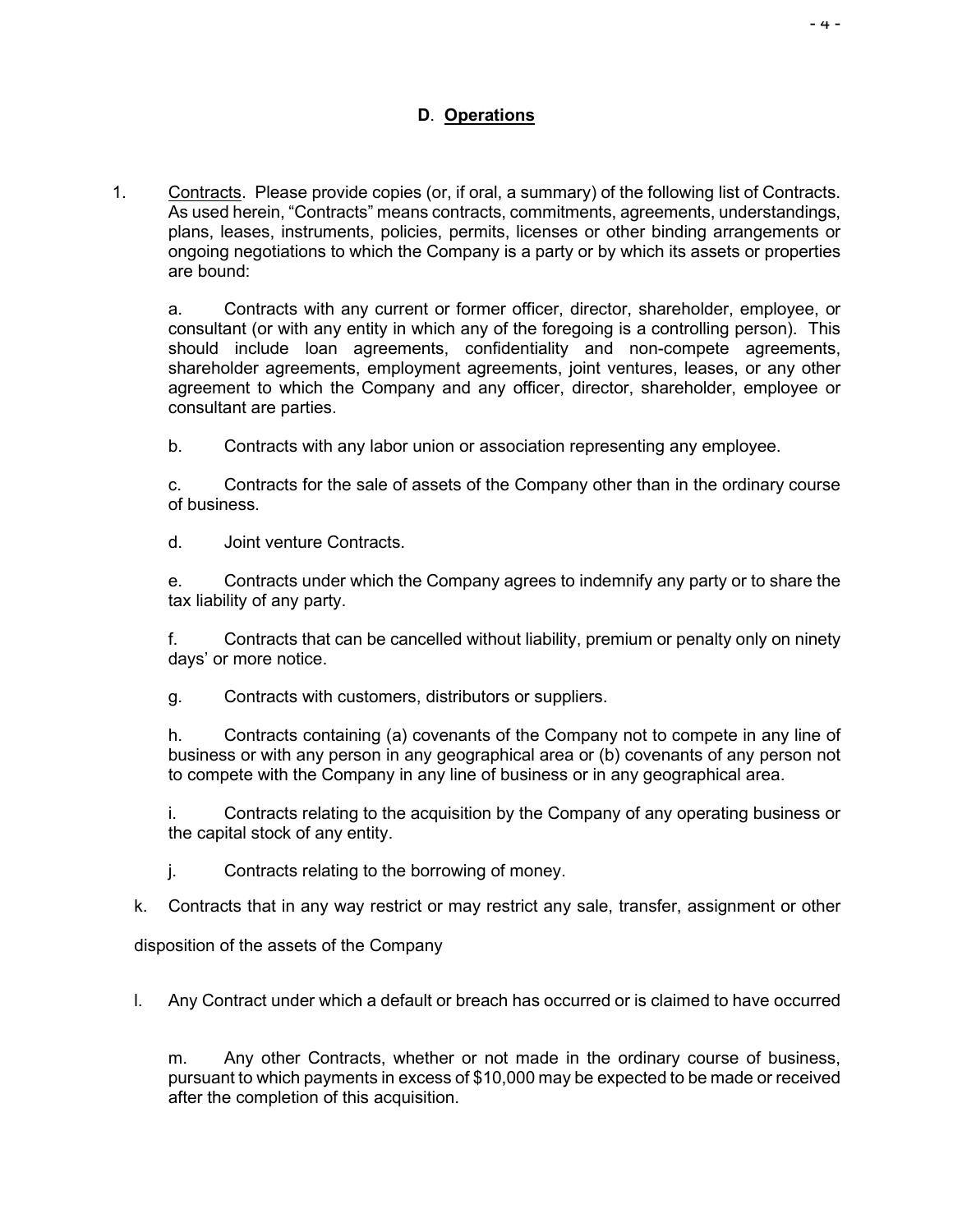- 2. Benefit Plans. List and copies of all bonus, profit sharing, life insurance, health insurance and other employee benefits plans; including a statement of any increases made during the current fiscal year to the benefits payable under any such plan.
- 3. Fringe Benefits. Describe the Company's current fringe benefit practices for employees (number of paid holidays, vacation policy, paid sick leave days, group insurance benefits, etc.)
- 4. Employees. List of all employees, showing compensation and titles and any accrued benefits, including vacation, sick pay, and bonuses, contractually or customarily payable with respect to any period that is now in progress or may be in progress before closing.
- 5. Increases. List of any increases made in the compensation of any employee since the end of the last full fiscal year.
- 6. Training. Description of any training and development programs conducted by the Company for its employees.
- 7. Environmental Matters. List and description of each facility or real property currently or previously owned, leased or otherwise operated by the Company, the nature of the operations and activities conducted there and any related conditions presenting compliance issues concerning environmental laws. List, copies and summary of any current or past investigations, complaints, proceedings, notices of violations, lawsuits, studies or evaluations relating to environmental or health and safety matters concerning the Company.

### **E**. **Assets**

- 1. Leases. List, copies and summary description of all leases, subleases or other agreements under which the Company is lessor or lessee of any property.
- 2. Real Property. List of real property owned by the Company.
- 3. Options on Real Property. List of all contractual obligations or options of the Company to purchase or acquire any interests in real property.
- 4. Tangible Property. List of all tangible property material to the business of the Company, including, without way of limitation, all inventory, work in process, raw materials, finished goods, furniture, fixtures, equipment and motor vehicles.
- 5. Intangible and Intellectual Property. List of all patents, trademarks, service marks, trade names, franchises and other intellectual property (including all applications for any of the foregoing) that are material to the business of the Company; and description of any notice received by the Company that the Company's exclusive right to use any of the foregoing is or may be challenged by a third party.
- 6. Liens. List of all liens or encumbrances on any real property, tangible property or intangible property owned by the Company.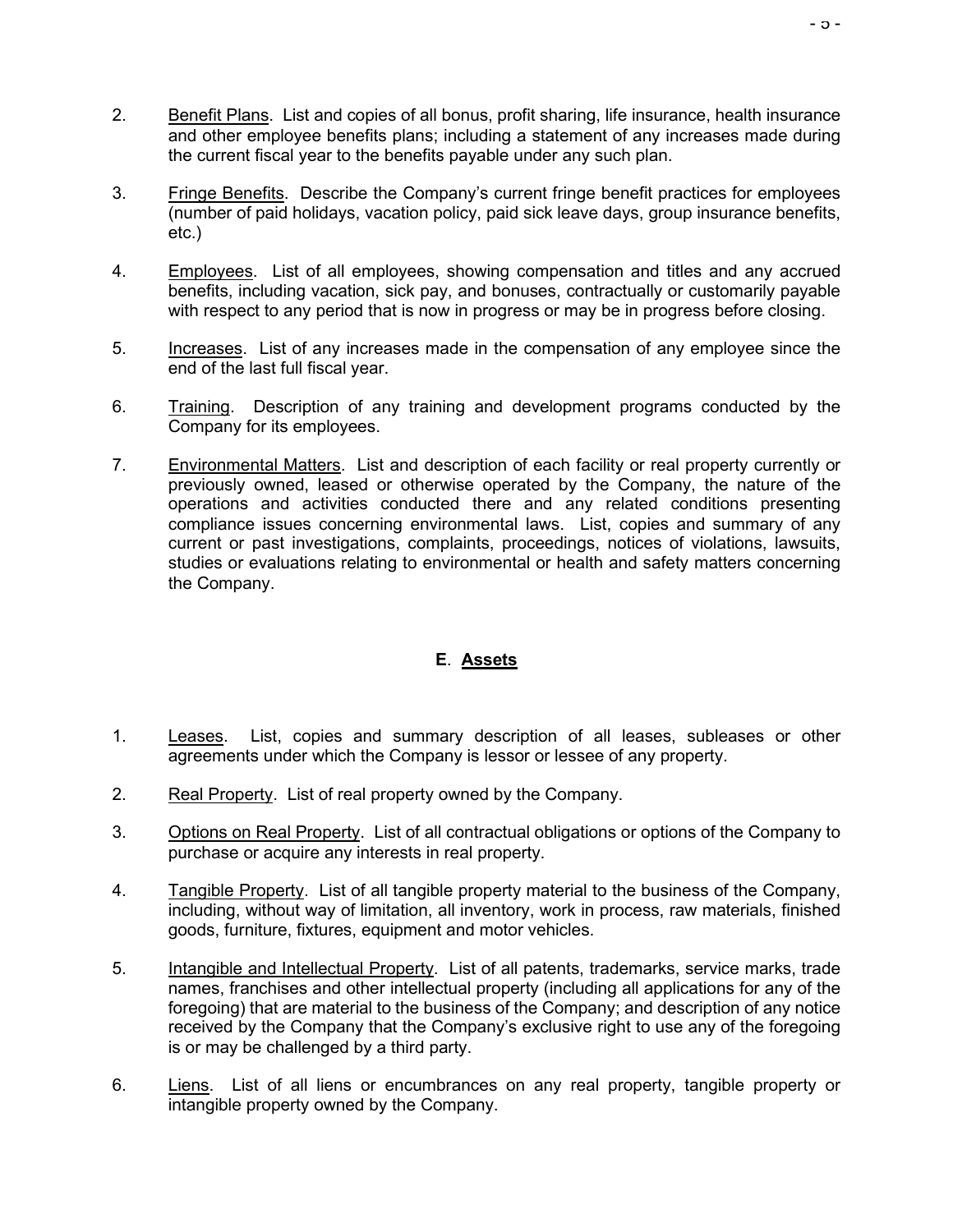- 8. Insurance Default. List of (i) any defaults by the Company under the Insurance Policies and (ii) the Company's failure to give any notice or present any claim under the Insurance Policies in a timely fashion.
- 9. Insurance Claims. List of all outstanding unpaid claims under the Insurance Policies.
- 10. Retrospective Premiums. List of any agreement by the Company to pay, or any liability by the Company for, any retrospective insurance premiums.
- 11. Notices of Insurance Cancellations. List of any notice of cancellation or non-renewal of any Insurance Policy.
- 12. Insurance Termination. List of any known inaccuracy in any application for any Insurance Policy, any failure to pay premiums when due or any similar state of facts that might form the basis for termination of any Insurance Policy.

# **F**. **Miscellaneous**

1. Conduct of Business. Confirm that since [last financial year end of Company] it has not:

a. entered into or amended any employment agreement, entered into or amended any agreement with any labor union or association representing any employees, adopted, entered into, or amended any employee benefit plan, or made any change in the actuarial methods or assumptions used in funding any defined benefit pension plan, or made any change in the assumptions or factors used in determining benefit equivalencies thereunder;

b. waived any right of material value to its business;

c. made any change in its accounting methods or practices or made any change in depreciation or amortization policies or rates adopted by it;

d. materially changed any of its business policies, including, without limitation, advertising, marketing, pricing, purchasing, personnel, budget or booking policies;

e. made any general wage or salary increase or bonus, or any increase of \$5,000 or more in any other direct or indirect compensation, for or to any of its officers, directors, employees, consultants, agents or other representatives;